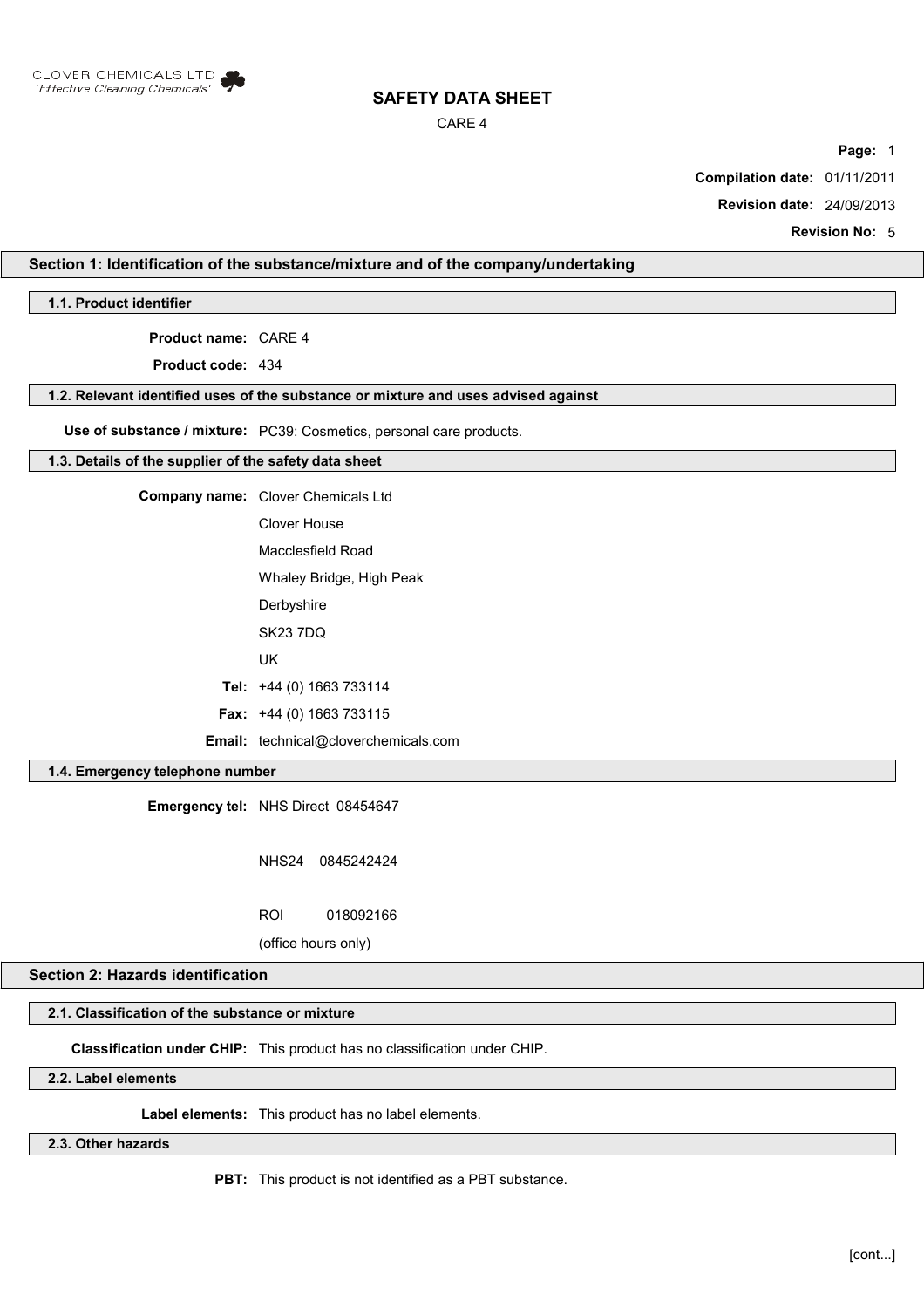CARE 4

**Page:** 2

## **Section 3: Composition/information on ingredients**

#### **3.2. Mixtures**

**Contains:** Aqua,Glyceryl Stearate SE,Cetyl Dimethicone,Cetearyl Alcohol,Methyl Paraben,Ethyl paraben,Propyl Paraben,Isobutyl Paraben,Butylparaben,Lanolin,Phenoxyethanol,Sodium

Carbomer,PVP,Parfum,CI 17200,Citronellol,Linalool,

### **Section 4: First aid measures**

## **4.1. Description of first aid measures**

**Eye contact:** Bathe the eye with running water for 15 minutes.

**Ingestion:** Wash out mouth with water. If conscious, give half a litre of water to drink immediately.

**Inhalation:** Not applicable.

## **4.2. Most important symptoms and effects, both acute and delayed**

**Skin contact:** No symptoms.

**Eye contact:** There may be irritation and redness.

**Ingestion:** There may be irritation of the throat.

**Inhalation:** No symptoms.

#### **4.3. Indication of any immediate medical attention and special treatment needed**

**Immediate / special treatment:** Not applicable.

### **Section 5: Fire-fighting measures**

**5.1. Extinguishing media**

**Extinguishing media:** Water.

#### **5.2. Special hazards arising from the substance or mixture**

**Exposure hazards:** In combustion emits toxic fumes of carbon dioxide / carbon monoxide.

#### **5.3. Advice for fire-fighters**

**Advice for fire-fighters:** Wear self-contained breathing apparatus.

# **Section 6: Accidental release measures**

#### **6.1. Personal precautions, protective equipment and emergency procedures**

**Personal precautions:** Refer to section 8 of SDS for personal protection details. Turn leaking containers leak-side up

to prevent the escape of liquid.

#### **6.2. Environmental precautions**

**Environmental precautions:** Do not discharge into drains or rivers.

#### **6.3. Methods and material for containment and cleaning up**

**Clean-up procedures:** Transfer to a suitable container.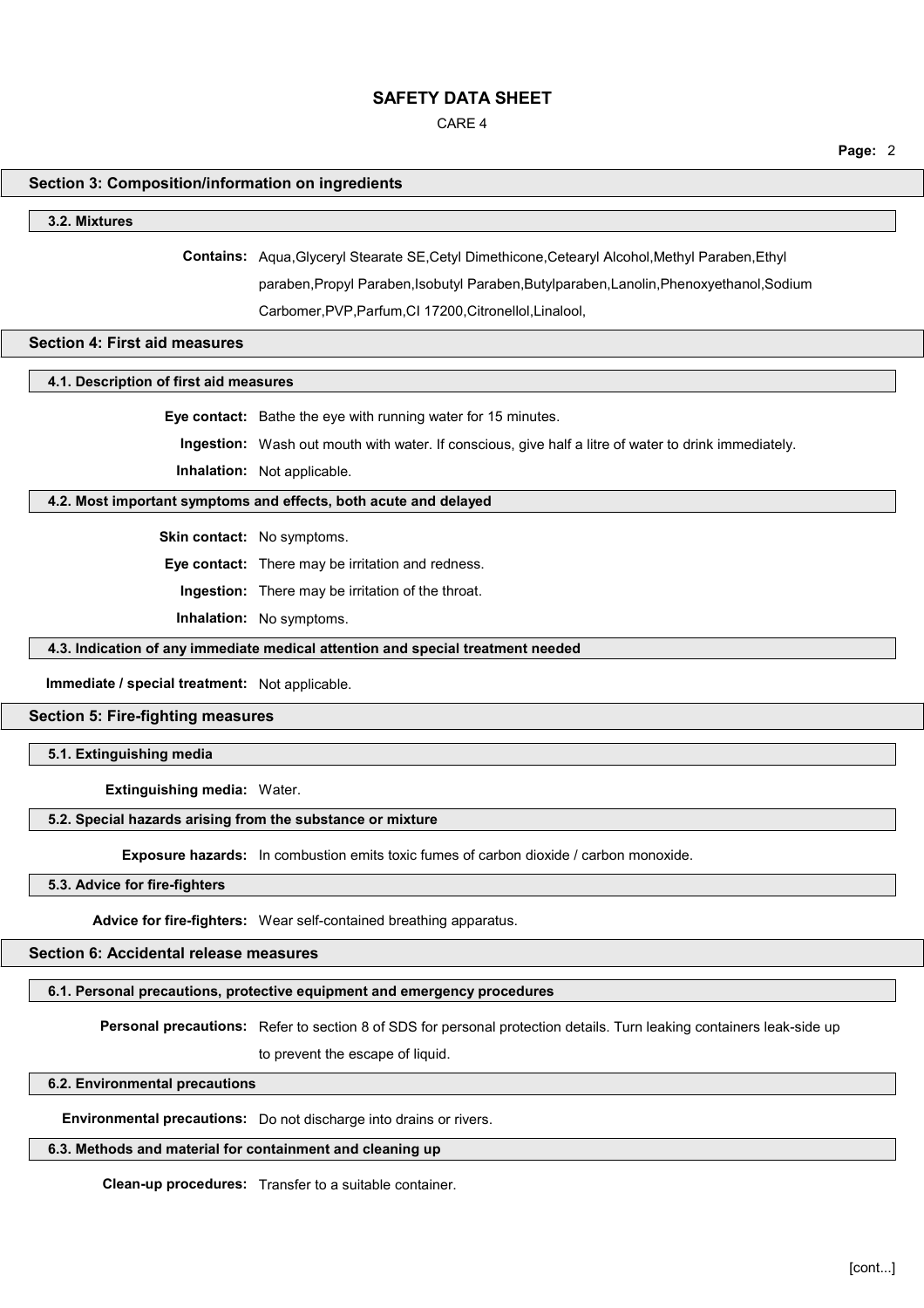CARE 4

**Page:** 3

#### **6.4. Reference to other sections**

**Reference to other sections:** Refer to section 8 of SDS.

### **Section 7: Handling and storage**

#### **7.1. Precautions for safe handling**

## **7.2. Conditions for safe storage, including any incompatibilities**

**Storage conditions:** Store in cool, well ventilated area. Keep container tightly closed.

**Suitable packaging:** Polyethylene. Stainless steel.

**7.3. Specific end use(s)**

**Specific end use(s):** No data available.

**Section 8: Exposure controls/personal protection**

**8.1. Control parameters**

**Workplace exposure limits:** No data available.

**8.1. DNEL/PNEC Values**

**DNEL / PNEC** No data available.

**8.2. Exposure controls**

**Respiratory protection:** Respiratory protection not required.

### **Section 9: Physical and chemical properties**

# **9.1. Information on basic physical and chemical properties**

| <b>State: Liquid</b>                                 |                        |                                              |                               |
|------------------------------------------------------|------------------------|----------------------------------------------|-------------------------------|
| Colour: Pink                                         |                        |                                              |                               |
|                                                      | <b>Odour: Pleasant</b> |                                              |                               |
| <b>Evaporation rate: Moderate</b>                    |                        |                                              |                               |
| <b>Solubility in water: Miscible</b>                 |                        |                                              |                               |
| <b>Viscosity: Viscous</b>                            |                        |                                              |                               |
| Boiling point/range°C: 100                           |                        | Melting point/range°C: 0                     |                               |
| <b>Flammability limits %: lower:</b> Not applicable. |                        |                                              | <b>upper:</b> Not applicable. |
| Flash point°C: Not applicable.                       |                        | Part.coeff. n-octanol/water: Not applicable. |                               |
| Autoflammability°C: Not applicable.                  |                        | Vapour pressure: Not applicable.             |                               |
| Relative density: 0.95 - 1.05                        |                        |                                              | $pH: 7 - 8$                   |
| VOC $g/I: 0$                                         |                        |                                              |                               |

**9.2. Other information**

**Other information:** No data available.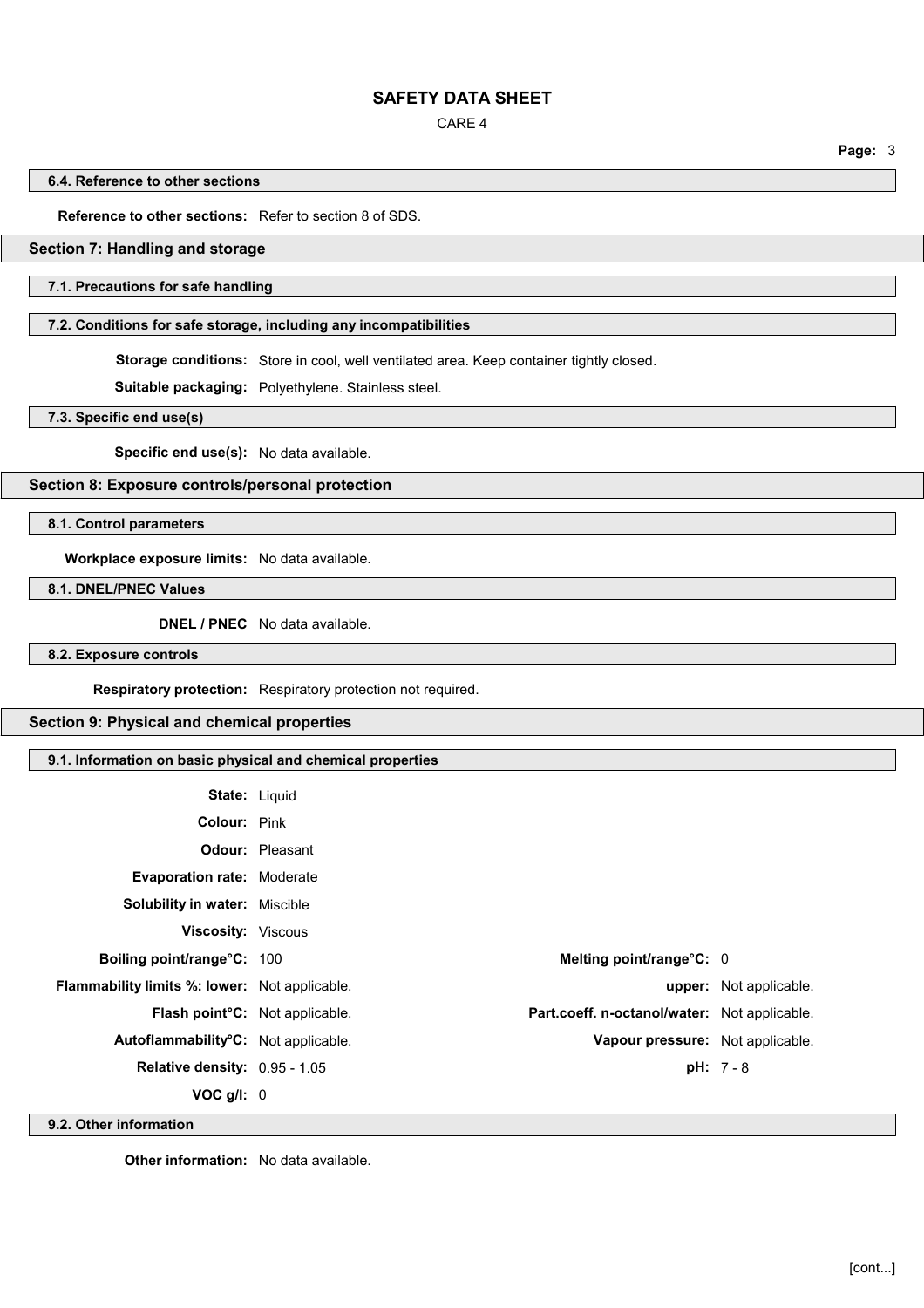CARE 4

#### **Section 10: Stability and reactivity**

**10.1. Reactivity**

**Reactivity:** Stable under recommended transport or storage conditions.

**10.2. Chemical stability**

**Chemical stability:** Stable under normal conditions.

#### **10.3. Possibility of hazardous reactions**

**Hazardous reactions:** Hazardous reactions will not occur under normal transport or storage conditions.

**10.4. Conditions to avoid**

**10.5. Incompatible materials**

**Materials to avoid:** Strong oxidising agents.

## **10.6. Hazardous decomposition products**

**Haz. decomp. products:** In combustion emits toxic fumes of carbon dioxide / carbon monoxide.

### **Section 11: Toxicological information**

#### **11.1. Information on toxicological effects**

**Toxicity values:** No data available.

### **Symptoms / routes of exposure**

**Skin contact:** No symptoms.

**Eye contact:** There may be irritation and redness.

**Ingestion:** There may be irritation of the throat.

**Inhalation:** No symptoms.

#### **Section 12: Ecological information**

**12.1. Toxicity**

**Ecotoxicity values:** No data available.

**12.2. Persistence and degradability**

**Persistence and degradability:** Biodegradable.

**12.3. Bioaccumulative potential**

**Bioaccumulative potential:** No bioaccumulation potential.

**12.4. Mobility in soil**

**Mobility:** Readily absorbed into soil.

**12.5. Results of PBT and vPvB assessment**

**PBT identification:** This product is not identified as a PBT substance.

**Page:** 4